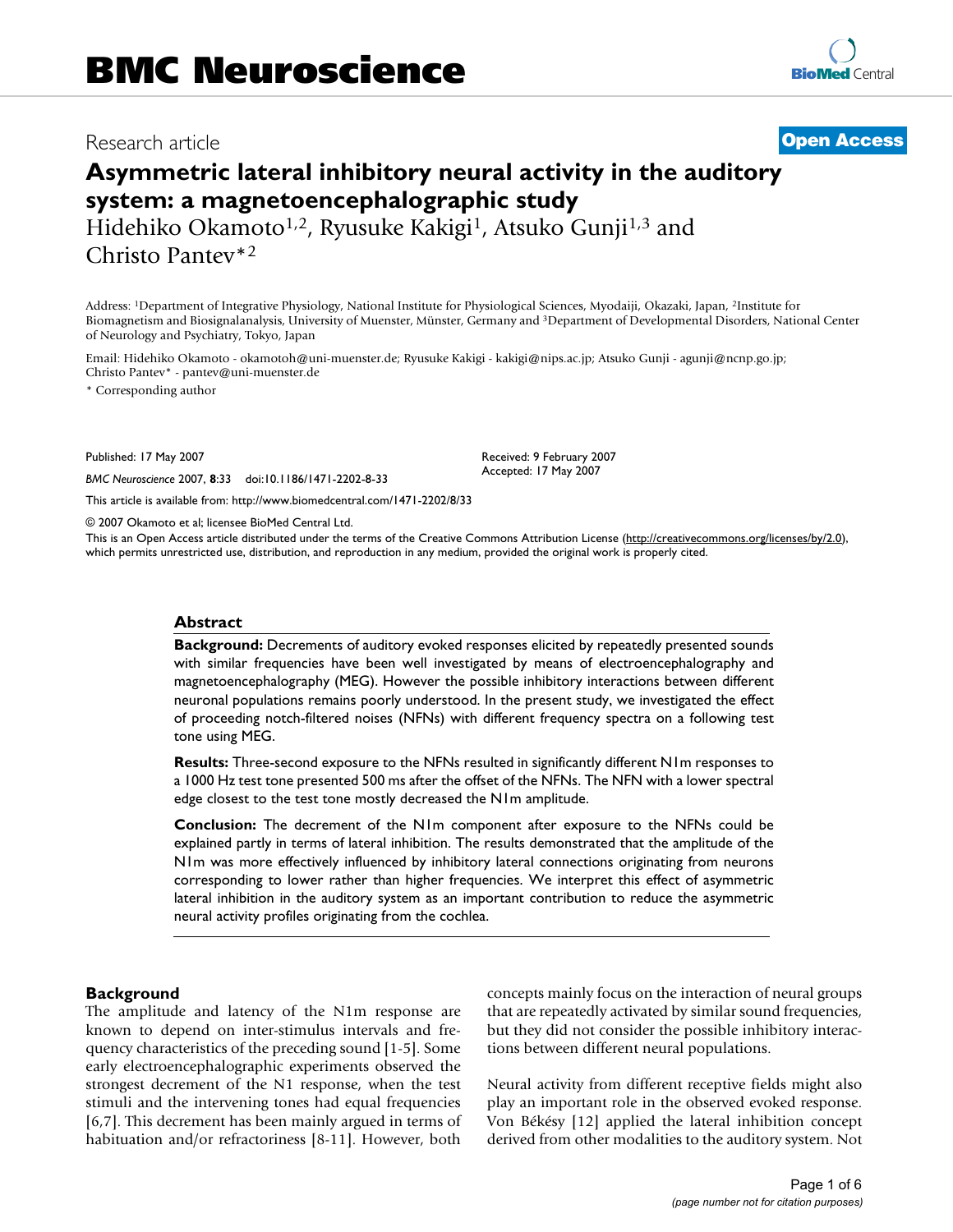only the excitatory neural connections compose the afferent pathway, but also the inhibitory networks play an important role in the auditory afferent pathway. Lateral inhibition in the auditory system seems to contribute to the improvement of the perceptual contrast by enhancing the spectral edge of sound stimuli. A magnetoencephalography (MEG) study demonstrated that auditory evoked fields (AEFs) elicited by a band-passed noise centered at 1000 Hz frequency decreased after listening for several hours to music that had a spectral notch at around 1000 Hz [13]. The obtained decrement was considered to be the result of reversible functional deafferentation caused by long lasting lateral inhibition. In a further study, we compared the short-term effect of lateral inhibition and habituation in the auditory cortex [14]. For that purpose, we used a special noise, called comb-filtered noise (CFN), as a masker. The CFN was derived from white noise by applying multiple band-pass filters. The N1m responses elicited by two test stimuli before and after the exposure to the 3 s CFN were compared. One of the test stimuli was composed of the frequencies that overlapped with the frequencies of the CFN and thus in this case habituation would play an important role in the N1m decrements. The other stimulus was composed of the frequencies different from the frequencies in the CFN. In this case mainly the lateral inhibition effect would cause N1m decrements. As shown in this study, the three seconds exposure to the CFN caused significantly larger N1m decrement for the test stimulus that had no overlapping frequencies with the CFN. Therefore, it was concluded that the lateral inhibition effect might be stronger than the habituation effect in the human auditory cortex. The influence of the stopbandwidths, which were eliminated by digital filtering from the white noise, was investigated in a follow-up study [15]. This study demonstrated the strongest lateral inhibition effect for a bandwidth of 1/4 octave, suggesting that the lateral inhibition might predominantly affect a certain range of frequency.

However, no study has yet differentiated the lateral inhibitory effect of neural connections on the following test stimulus from the lower and the higher spectral edges of the preceding masker. As a matter of fact the lateral inhibitory effect might be asymmetric in the auditory pathway because the auditory peripheral organ, the cochlea, has an asymmetric anatomical feature. The sound input causes the displacement of the basilar membrane in the cochlea. High frequency sounds activate only the neurons connected to the basal part of the cochlea, whereas low frequency sounds travel through the basal to the apical part. The amplitudes of displacement of the basilar membrane elicited by a low frequency sound increase gradually up to the maximum corresponding to the stimulus frequency and then drop steeply [16]. This asymmetric basilar membrane displacement, elicited by a low frequency sound,

results in a shallow slope of the neural activities at the basal side (high frequency) compared to a steeper slope at the apical side (low frequency) of the cochlea (figure 1a). This asymmetric neural activity originating in the cochlea leads to asymmetrical frequency-tuning curves of the auditory nerve fibers [17] and inferior colliculus [18] with shallow tails in the lower frequencies, suggesting that low frequency sound with moderate intensity can activate neurons corresponding to high frequency sounds. However, the tail of the frequency-tuning curve becomes less evident in the central auditory neurons [19,20]. Thus, we could hypothesize that the stronger lateral inhibition from lower to higher frequency might contribute to the symmetrical frequency-tuning curve in the central auditory system (figure 1b). This assumption implies that the central auditory system might be able to compensate the asymmetric neural activity profiles originating in the cochlea by enhancing spectral contrasts, especially in frequency domains higher than the actual frequency of the applied auditory stimulus.

To elaborate this hypothesis a masker with stop-band section, wide enough with respect to the lower and to the higher spectral edges, is needed to differentiate the inhibitory effects of those spectral edges. However, too wide a



## Figure 1

**Hypothesized neural network in auditory system**. Left: schematic diagram of hypothesized neural activity corresponding to a stimulus frequency from the peripheral to the central auditory pathway. Neural activity becomes sharper in the more central levels, especially in the high frequency range. Right: hypothetical excitatory and inhibitory neural network from the peripheral to the central auditory pathway. Red lines indicate excitatory neural connections and blue lines indicate inhibitory connections. Solid blue lines projecting from lower to higher frequencies have stronger inhibitory effects than the dashed blue lines projecting from higher to lower frequencies.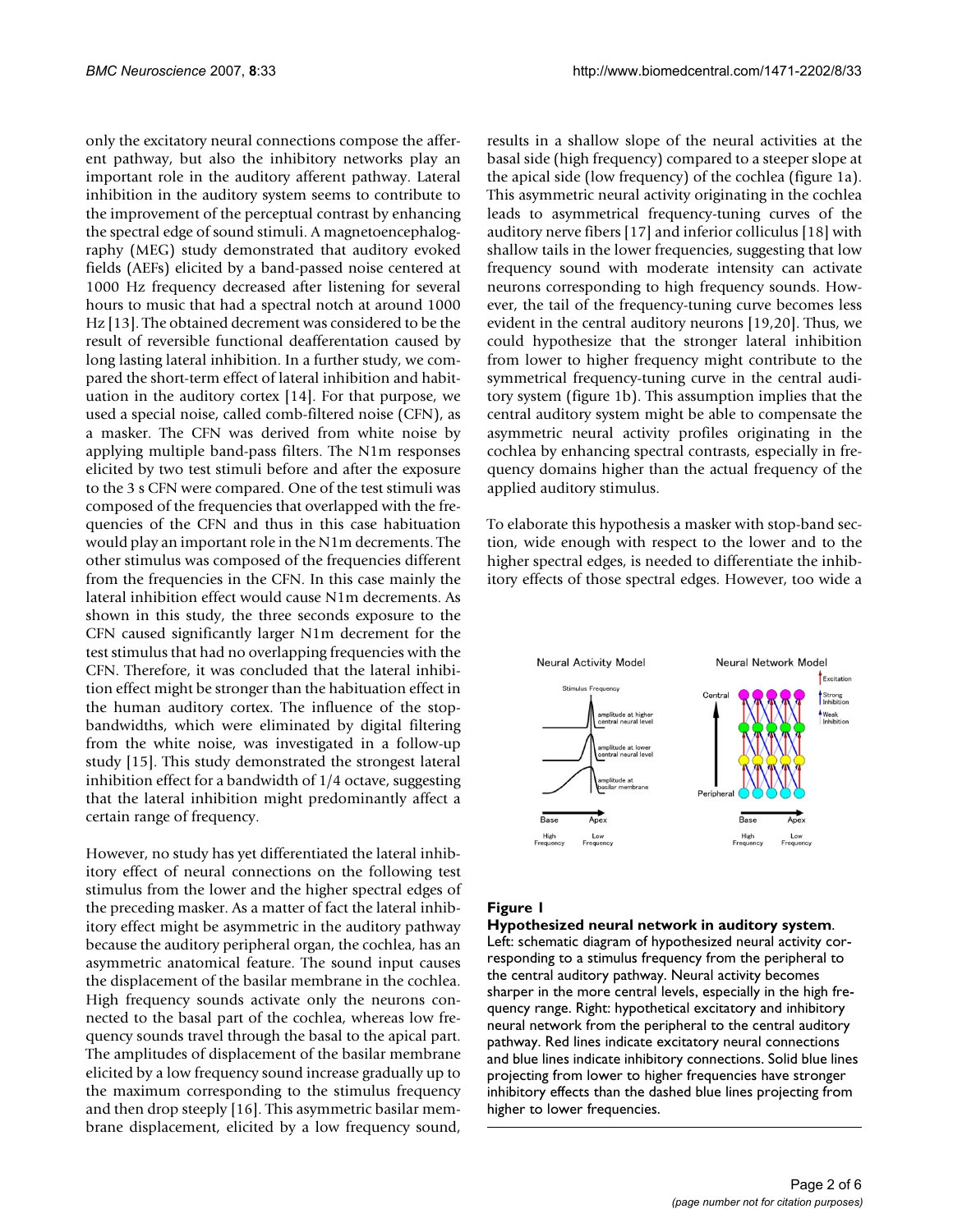stop-band section might fail to elicit the lateral inhibitory effect. Considering these factors, we measured AEFs elicited by a test stimulus (TS) after exposure to maskers with one-octave bandwidth and center frequencies differing in 1/6-octave steps (figure 2a,b). The goal of this study was to investigate the lateral inhibitory effects of the lower and higher spectral edges of notch-filtered noises (NFNs) on the AEF response to a subsequent TS.

## **Results**

Clearly identifiable AEFs were obtained from all subjects. Figure 2c shows an example of individual magnetic field waveforms elicited by the TS for each condition. Because the TS were always the same pure tones of 1000 Hz, the corresponding responses showed small variances between



## **Figure 2**

**Experimental design and representative single subject results**. (a): Schematic representation of the stimulus sequence with notch-filtered noise (NFN) of 3 s duration and the following test stimulus (TS) of 150 ms duration with an inter-stimulus interval of 500 ms. (b): Amplitude spectrum of the 3 s NFN measured at the ear-piece. Differences in frequency domain between the TS and the low-pass slope of the NFNs are: 1/6 octave (NFN1), 2/6 octave (NFN2), 3/6 octave (NFN3), 4/6 octave (NFN4), and 5/6 octave (NFN5). Center frequencies of the stop-band regions are: 1260 (NFN1), 1122 (NFN2), 1000 (NFN3), 891 (NFN4), and 794 Hz (NFN5). All NFNs had one-octave stop-band frequency. The bandwidths of the neighbouring dotted vertical lines are 1/6 octave. (c): Superposition of the auditory evoked magnetic fields (AEFs) from all magnetic sensors as recorded in one representative subject. AEFs elicited by the test stimulus (TS) following each NFN (NFN1 to NFN5).

conditions with clear N1m and P2m components peaking at approximately 100 and 180 ms after the stimulusonset. However, in the present study we concentrated on the N1m component because of the uncertainty of the generator sites of the P2m [21], and because of the fact that the offset response to the 150 ms long TS might partly overlap with the P2m response [22]. Indeed, the calculated equivalent current dipoles (ECDs) for P2m had much lower goodness of fit than the ECDs for N1m; and in addition not all subject showed clear P1m and P2m responses.

The N1m is considered to have sources on Heschl's gyrus and the Planum Temporale [23]. In the present study we were able to explain more than 95% of the N1m field variance by one dipolar source in each hemisphere, a fact suggesting very good approximation of the N1m cortical sources. The N1m dipole source locations and orientations elicited by TS in the y-x plane (medial-lateral, posterior-anterior directions) and the y-z plane (medial-lateral, inferior-superior directions) showed no significant differences between conditions. Also, no significant difference was found for the latency between the five different conditions in either hemisphere.

The averages of the normalized N1m source strengths elicited by TS with their 95 % confidence interval limits are presented in figure 3. Repeated-measures analysis of variance (ANOVA) applied to the normalized N1m source strengths showed a highly significant effect of NFN-TYPE  $(F_{(4,32)} = 12.4, p < 0.001)$ . However, there was neither a significant effect of HEMISPHERE nor a significant interaction. The results displayed in figure 3 indicate that the smallest N1m response occurred after exposure to NFN1 and the largest after exposure to NFN3 in both hemispheres. As compared to NFN3 the N1m response is also smaller for NFN4 and NFN5. However, the decrease is not symmetric and it is more pronounced for the lower as compared to the higher frequency spectral edge. Post-hoc comparisons showed highly significant differences between NFN1 and NFN2 (*p* < 0.001), NFN1 and NFN3 (*p* < 0.001), NFN1 and NFN4 (*p* < 0.001), NFN1 and NFN5 (*p* < 0.005), and NFN3 and NFN5 (*p* < 0.005).

The N1m source locations and orientations elicited by the NFN-onsets were also analyzed, but they showed no significant differences between conditions. The corresponding normalized N1m source strengths and latencies elicited by the NFN-onsets also did not show any significant differences.

## **Discussion**

We observed how a decrease of N1m source strength, taken to be a reflection of lateral inhibition in the auditory pathway, depended in part on the frequency spectrum of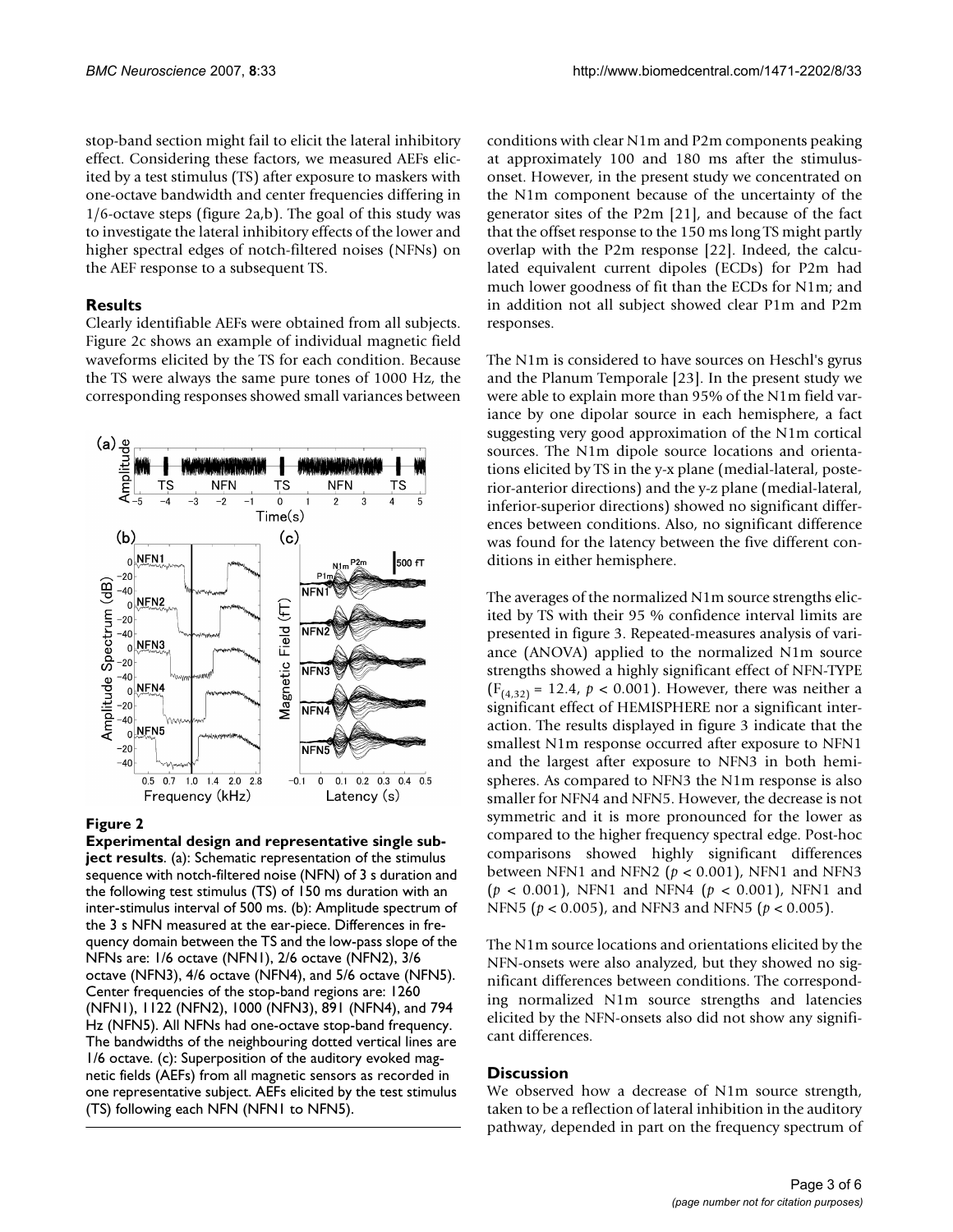

## **Figure 3**

**Normalized N1m source strengths**. Group means (n = 9) of the normalized N1m source strength obtained by the test stimulus (TS) following each NFN (NFN1 to NFN5). Error-bars denote the 95 % confidence interval limits for the group means. White and gray bars represent responses from the left and right hemispheres, respectively.

the preceding NFN masker. Our previous study indicated that N1m decrement was dependent on the bandwidth of stop-band frequency of the preceding masker [15]. The present results demonstrated that lateral inhibitory effects from the lower and the higher spectral edges of NFN might be different along the auditory pathway. The most pronounced N1m decrement was obtained for the NFN1, which had a lower spectral edge of just 1/6 octave below the frequency of the test stimulus. Therefore, it can be assumed that the low frequency section of the NFN1 was the most influential on the N1m decrement. Similarly it could be assumed in case of NFN5 that the higher spectral edge of just 1/6 octave greater than the frequency of the test stimulus was mainly responsible for the N1m decrement. The N1m response elicited after exposure to NFN1 was significantly smaller than the one elicited after exposure to NFN5 even though both were equally distant from the test stimulus frequency. This result implies that the lower spectral edge of the NFN caused a larger N1m decrement than the higher spectral edge. The estimated source locations for N1m responses elicited by the TS with various preceding NFNs were not significantly different, a result suggesting that the neuronal group activated by the TS in NFN conditions did not differ, but rather the number of activated neurons and/or their level of synchrony did.

In this study, the TS and the stimulus timings remained constant in all conditions and only the preceding NFNs differed between the various conditions. Thus, only the type of the preceding NFN should be responsible for the

difference in the N1m response elicited by the following TS. Of course, the preceding N1m response elicited by NFN-onset might also affect the N1m response elicited by the following TS-onset. However, the N1m responses to NFNs did not significantly differ in their source locations, source strengths, and latencies. Thus, we could hypothesize that the 3 s exposures to the NFN altered the responsiveness of the auditory neurons activated by the subsequent TS possibly via lateral connections, thus resulting in various N1m decrements.

The concept of lateral inhibition is similar to those suggested for other sensory systems showing excitatory and inhibitory interactions along the corresponding sensory pathway (c.f. figure 1b). Inhibitory lateral connections are a common model for contrast enhancement in sensory neural networks. In case of the auditory system, lateral inhibition seems to enhance spectral contrasts of sound inputs into the topographical frequency map, where neurons are systematically located with respect to specific frequency-tuning curves that exhibit a minimum threshold at a characteristic frequency (CF). Neurons with CFs outside the notch and close to the frequency slope of the NFN might receive less lateral inhibitory input from neighboring neurons with CFs inside the notch, since the latter are not excited by the NFN. This would result in an increased activation of the neurons with CFs around the edge frequency outside the notch. In contrast, neurons within the notch region are not excited, but still get strong inhibitory input via lateral connections from the neighboring neurons outside the notch, since the neighboring neurons are excited by the NFN. That results in a strongly inhibited activation of the neurons within the notch. Our previous study [14] has shown that the N1m responses elicited by the neural group corresponding to the spectral notch frequencies of CFN were more strongly decreased than the N1m responses corresponding to the pass-band frequencies after the 3 s CFN exposure.

We could ask the question if the asymmetric N1m decrements might be explained by another mechanism, e.g. habituation. The displacement of the basilar membrane has a shallow tail in the base area corresponding to higher frequencies (figure 1a). Thus, low frequency sounds could activate and habituate neurons with higher CFs more easily than high frequency sounds activate neurons with lower CFs. In the present study, the lower spectral edge of the NFN may cause a stronger habituation effect on auditory neurons corresponding to the TS frequency than the higher spectral edge. However, previous electroencephalographic studies showed that the population level habituation effect on N1 decrements was symmetrical [6,7]. These authors presented a test tone together with intervening tones with similar and different frequencies. The N1 decrement was maximal when the intervening tones were identical with the test stimulus, and the N1 became sym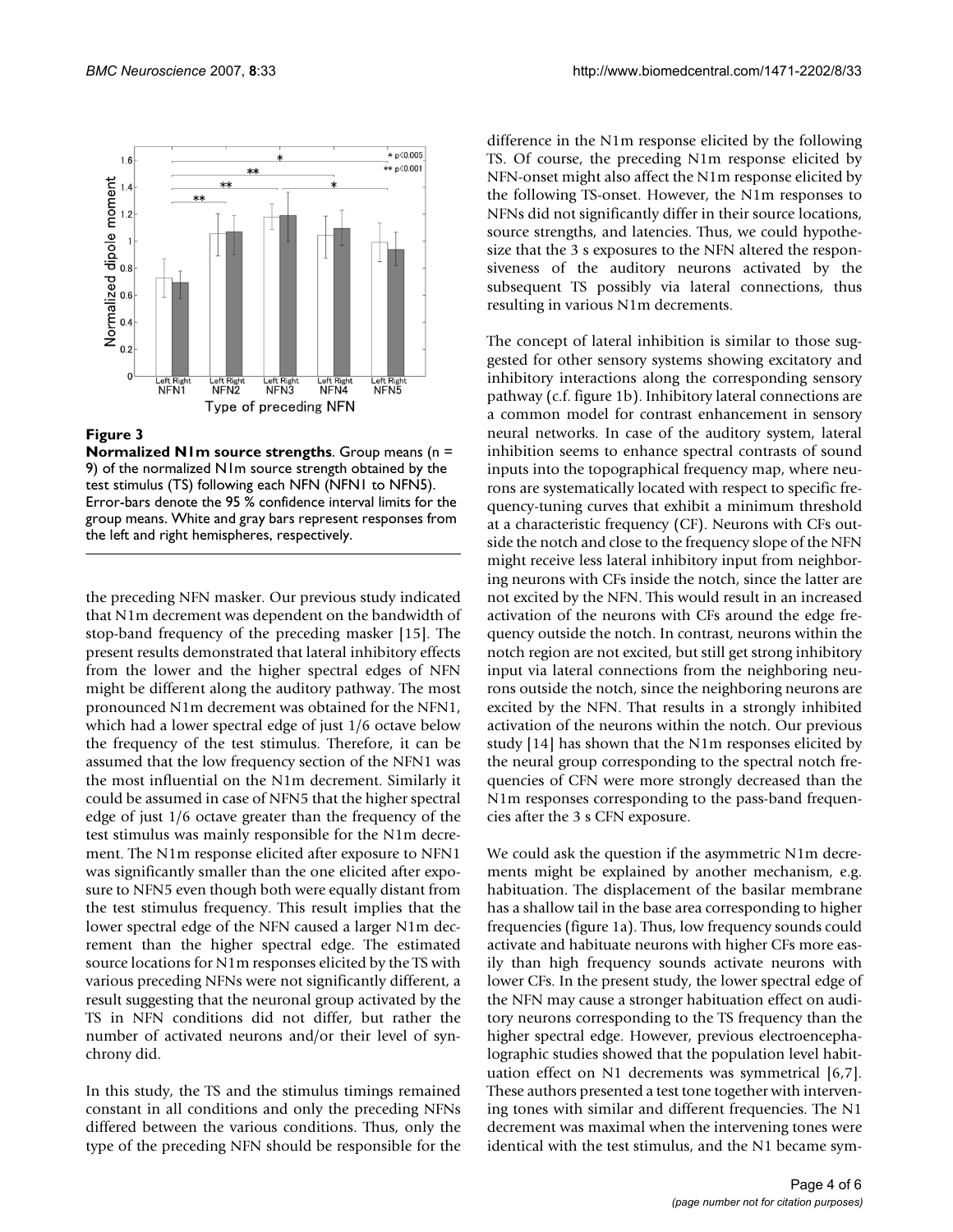metrically larger as a function of the frequency difference between test tone and the intervening tone with higher or lower frequency. Therefore habituation alone could not explain the asymmetric N1m decrements observed in the present study.

Previous psychoacoustical study has shown that the effect of forward masking disappeared within 200 ms [24]. In this study as well as in previous ones [14,15] we have observed lateral inhibitory effects after the 500 ms silent interval between NFN and TS (figure 2a). Hence our results do not directly reflect the psychoacoustical forward masking effect. Also neurophysiological evidences obtained in animal studies indicated that the duration of the forward masking effect was less than 500 ms in the cochlea [25], auditory nerve [26,27], cochlear nucleus [28], and primary auditory cortex [29]. Mechanical lateral suppression caused by overlapping basilar membrane displacements and forward masking effects within the brainstem could not explain our results. Therefore we assume that the long lasting lateral inhibitory effect might be caused by inter-cortical inhibitory neural connections in the central auditory system [30,31]. In summary, the asymmetric N1m decrements observed in the present study imply that the lateral inhibition from lower to higher frequencies might have stronger effect than the one from higher to lower frequencies in cortical structures such as lateral aspects of the Heschl's gyrus and the temporal plane, which are known to be the cortical generator sites of N1m [32,33].

## **Conclusion**

The present study suggests that the effects of lateral inhibition might be asymmetric at the cortical level. Lateral inhibition from low to high frequency seems to be stronger compared to the one from high to low frequency. The asymmetric anatomical architecture of the basilar membrane results in asymmetrical auditory nerve activities with respect to frequency of a test sound. However, frequency-tuning curves become less asymmetric in higher stages of the auditory pathway. Therefore, we propose that asymmetric lateral inhibition in the central auditory system contributes to adjust the asymmetric neural activities originating in the cochlea. This adjustment results in sharper frequency-tuning and better auditory performance.

## **Methods**

## *Subjects*

Nine healthy right-handed subjects (three females, mean  $\pm$  S.D. 29.5  $\pm$  3.0 years) with no history of otological or neurological disorders participated in this study. Their hearing thresholds were normal in the frequency range from 250 to 8000 Hz as tested by means of pure tone audiometry (AA-71, Rion Co. Ltd., Japan) in a sound proof room. Subjects gave their informed consent to participate in the study, which was conducted in accordance with the Declaration of Helsinki and approved by the Ethics Committee of the National Institute for Physiological Sciences, Okazaki, Japan.

## *Experimental design and stimulation*

The design of the auditory stimulation paradigm is displayed in figure 2a. A test stimulus (TS) and an interfering NFN were successively presented. The stimulus onset asynchrony between two TS was 4.15 s. The inter-stimulus interval between any two sounds was 500 ms. The TS was always a 1000 Hz pure tone with duration of 150 ms. This timing was kept constant over the whole experiment and only the NFNs with duration of 3 s differed in their frequency spectra between conditions. Both TS and NFNs had 10 ms rise and fall time in order to avoid the perception of a click at the beginning and end of the sound. The NFNs were obtained from digitally filtered white noise using cutoff slopes greater than 100 dB/octave (Cool Edit 2000 sound editor, Syntrillium Software Corp., Arizona, United States). Amplitude spectrums of the 3 s NFNs measured at the ear-piece are displayed in the figure 2b. As shown in figure 2b there were no distortions around 1000 Hz caused by the audio-transferring system. The width of the stop-band of each NFN was one octave but with different center frequencies of 1260 Hz (NFN1), 1122 Hz (NFN2), 1000 Hz (NFN3), 891 Hz (NFN4), and 794 Hz (NFN5). Thus, the differences in the frequency domain between the pure tone TS at 1000 Hz and the lower spectral edge of each NFN were 1/6 octave (NFN1), 2/6 octave (NFN2), 3/6 octave (NFN3), 4/6 octave (NFN4), and 5/6 octave (NFN5). All stimuli were prepared as sound files and were presented through plastic tubes of 1.5 m length and silicon earpieces fitted to the subject's ears. The acoustic spectra (figure 2b) reflect the low-pass transfer characteristic of the sound transmission system above 2000 Hz. Both the TS and NFN were presented binaurally at an intensity of 45dB above individual sensation levels, which were determined at the beginning of each MEG session. In each session, 200TS trials for each NFN condition were presented in a randomized order.

## *Data acquisition*

AEFs were measured with dual 37-channel magnetometers (Magnes, Biomagnetic Technologies Inc., Ca, U.S.A.) centered over the C3 and C4 positions of the international 10–20 system for electroencephalographic placements in order to cover the auditory cortices of both hemispheres. The magnetic field signals were band-pass filtered between 0.1 to 200 Hz before sampling at a rate of 520.8 Hz. In order to keep subjects in an alert state and divert their attentional focus away from auditory stimuli, they watched a silent movie of their choice during the MEG recordings.

## *Data analysis*

Epochs of 600 ms magnetic field data, including 100 ms pre-stimulus interval, were selectively averaged for each